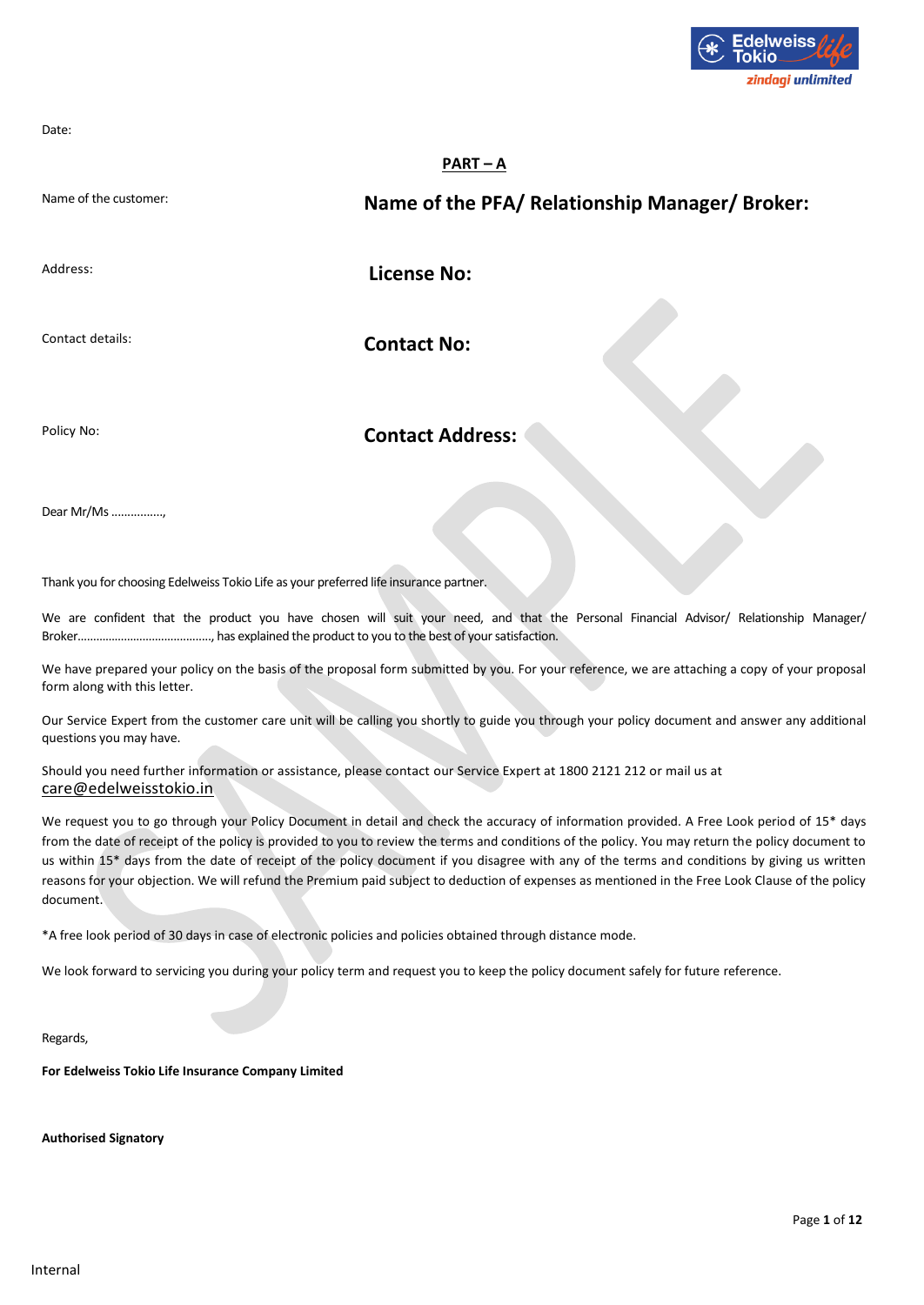## **Edelweiss Tokio Life Insurance Company Limited**

## **Registered Office Address: 6 th Floor, Tower 3, Wing 'B', Kohinoor City, Kirol Road, Kurla (W), Mumbai 400070**

## **Edelweiss Tokio Life – Accidental Total and Permanent Disability Rider**

**(An Individual, Non-Linked, Non-Par, Pure Risk Premium, Health Insurance rider)**

## UIN NO: 147B001V03

## **POLICY PREAMBLE**

Edelweiss Tokio Life Insurance Company Limited has received a Proposal, Declaration along with Statements and the first premium from You. Both You and the Company have accepted that the said Proposal, Declaration along with Statements, reports or other documents are the basis of this contract of insurance and in consideration of and subject to receipt of due premiums as stated in the Policy Schedule, we have entered into this Policy with You which is the legal contract between You and the Company and is subject to the Terms & Conditions as stated in this Policy.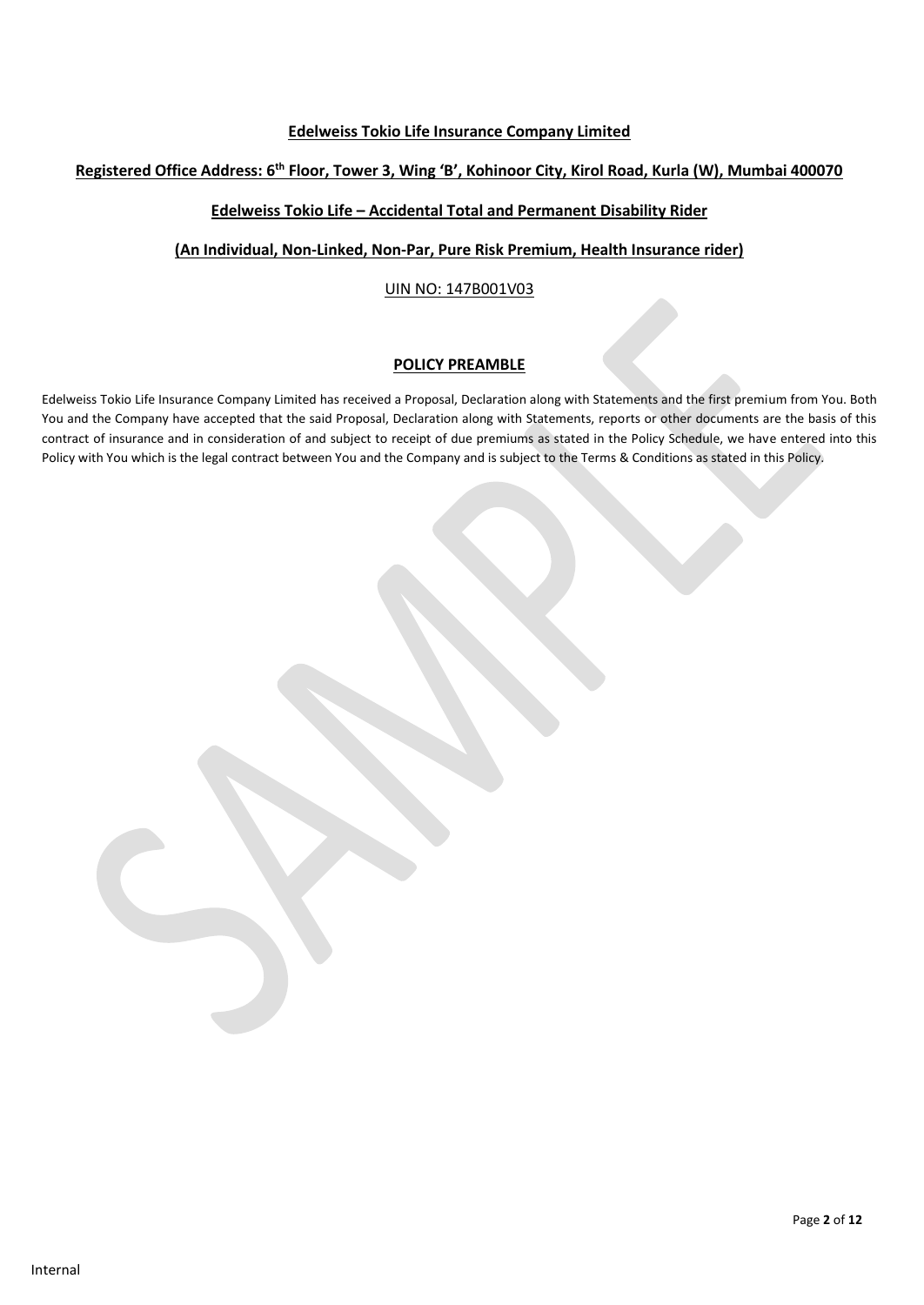## **POLICY SCHEDULE**

| <b>Policy Number</b> | Rider Name & UIN No |
|----------------------|---------------------|
|                      |                     |

| Name of the Policyholder | Date of Birth | Gender | Age |
|--------------------------|---------------|--------|-----|
|                          |               |        |     |

| Address |  |
|---------|--|
|         |  |

| Name of the Life Insured | Date of Birth | Gender | Age | Age Admitted |
|--------------------------|---------------|--------|-----|--------------|
|                          |               |        |     |              |

 $\overline{\mathcal{L}}$ 

| Name of the Nominee (s)                          | <nominee 1=""></nominee>     | <nominee 2=""></nominee> | <nominee 3=""></nominee> |
|--------------------------------------------------|------------------------------|--------------------------|--------------------------|
| Age of the Nominee (s)                           |                              |                          |                          |
| <b>Nomination Percentage</b>                     |                              |                          |                          |
| <b>Relationship with Life Insured</b>            |                              |                          |                          |
| Name of the Appointee (if<br>Nominee is a minor) | <appointee 1=""></appointee> | < Appointee 2>           | < Appointee 3>           |

| <b>Rider Details</b>                |            |  |
|-------------------------------------|------------|--|
| <b>Risk Commencement Date</b>       |            |  |
| <b>Policy Commencement Date</b>     |            |  |
| Rider Term                          |            |  |
| Rider Premium Paying Term           |            |  |
| <b>Premium Frequency</b>            |            |  |
| <b>Modal Premium</b>                | Rs.        |  |
| <b>Annualized Premium</b>           | Rs.        |  |
| Modal Premium plus Applicable Taxes | Rs.        |  |
| Premium Due Date(s)                 | Date/month |  |
| Last Premium Due Date               |            |  |
| <b>Rider Maturity Date</b>          |            |  |

## **BENEFIT INFORMATION**

Rider Sum Assured : Rs. Sum Assured

Consolidated Stamp duty paid: Rs.<< POL-STMP-DUTY-AMT>>/- paid by Pay order, vide Mudrank receipt no: **\_\_\_\_\_\_** dated **\_\_\_\_\_\_\_\_\_\_\_**

## **For and on behalf of "Edelweiss Tokio Life Insurance Company Ltd"**

## **Authorised Signatory**

We request you to go through the Policy in detail and check for the accuracy of information provided in the Policy and return the Policy document to Us for correcting the discrepancies if any.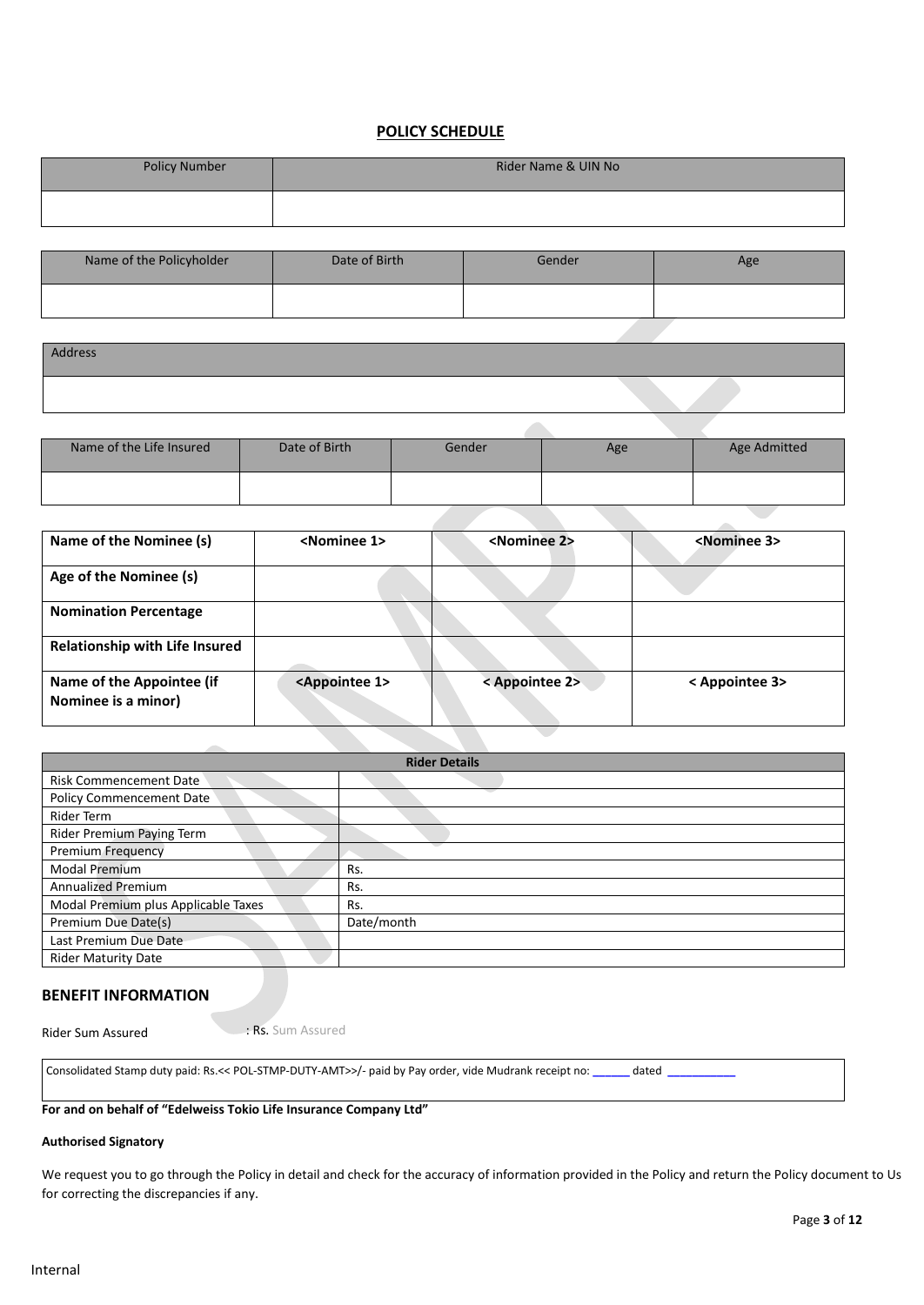| ۰. |  |
|----|--|
|    |  |

| <b>Defined Term</b>                                           | <b>Meaning</b>                                                                                                                                                                                                                                                                                                                                                                                                                                                                                                                                                                                                                                                                                                                                                                                                                                                                                                                                             |
|---------------------------------------------------------------|------------------------------------------------------------------------------------------------------------------------------------------------------------------------------------------------------------------------------------------------------------------------------------------------------------------------------------------------------------------------------------------------------------------------------------------------------------------------------------------------------------------------------------------------------------------------------------------------------------------------------------------------------------------------------------------------------------------------------------------------------------------------------------------------------------------------------------------------------------------------------------------------------------------------------------------------------------|
| <b>Accident</b>                                               | An accident means sudden, unforeseen and involuntary event caused by external, visible and violent means.                                                                                                                                                                                                                                                                                                                                                                                                                                                                                                                                                                                                                                                                                                                                                                                                                                                  |
| <b>Accidental Total</b><br>and Permanent<br><b>Disability</b> | Means disability caused by bodily injury which causes permanent inability to perform any occupation or to engage in<br>any activities for remuneration or profits. This disability should last for at least 180 days before being eligible for<br>Total and Permanently Disability benefits.                                                                                                                                                                                                                                                                                                                                                                                                                                                                                                                                                                                                                                                               |
|                                                               | Total and Permanently Disability includes the loss of both arms OR both legs OR one arm and one leg OR both eyes.<br>Where (i) loss of arms means dismemberment by amputation from the wrist joint; (ii) loss of legs means<br>dismemberment by amputation from the ankle joint; (iii) loss of eyes means the entire and irrecoverable loss of sight.<br>In case of Total and Permanently Disability that includes loss of arms or legs or loss of eyes, as mentioned above,<br>the waiting period of 180 days is not applicable. Further the company reserves the right to call for registered medical<br>examination as they may require fit in this regard.                                                                                                                                                                                                                                                                                             |
| <b>Injury</b>                                                 | Injury means accidental physical bodily harm excluding illness or disease solely and directly caused by external, violent<br>and visible and evident means which is verified and certified by a Medical Practitioner.                                                                                                                                                                                                                                                                                                                                                                                                                                                                                                                                                                                                                                                                                                                                      |
| <b>Illness</b>                                                | Illness means a sickness or a disease or pathological condition leading to the impairment of normal physiological<br>function and requires medical treatment.<br>a. Acute condition - Acute condition is a disease, illness or injury that is likely to respond quickly to treatment which<br>aims to return the person to his or her state of health immediately before suffering the disease/illness/injury which<br>leads to full recovery.<br>b. Chronic condition - A chronic condition is defined as a disease, illness, or injury that has one or more of the<br>following characteristics:<br>-it needs ongoing or long-term monitoring through consultations, examinations, check-ups, and /or tests<br>-it needs ongoing or long-term control or relief of symptoms<br>- it requires rehabilitation for the patient or for the patient to be specially trained to cope with it<br>-it continues indefinitely<br>-it recurs or is likely to recur |
| <b>Medical Advice</b>                                         | Medical advice means any consultation or advice from a Medical Practitioner including the issuance of any prescription<br>or follow-up prescription.                                                                                                                                                                                                                                                                                                                                                                                                                                                                                                                                                                                                                                                                                                                                                                                                       |
| <b>Medical</b><br><b>Practitioner</b>                         | Medical practitioner means a person who holds a valid registration from the medical council of any state or Medical<br>Council of India or Council for Indian Medicine or for Homeopathy set up by the Government of India or a State<br>Government and is thereby entitled to practice medicine within its jurisdiction; and is acting within its scope and<br>jurisdiction of license.<br>The Medical practitioner should not be<br>. The policyholder/insured person himself/herself; or<br>. An authorised insurance intermediary (or related persons) involved with selling or servicing the insurance contract in<br>question; or<br>. Employed by or under contractual engagement with the insurance company;<br>. Related to the policyholder/insured person by blood or marriage.                                                                                                                                                                 |
| <b>Pre-Existing</b><br><b>Disease</b>                         | Pre-existing Disease means any condition, ailment, injury or disease:<br>a) That is/are diagnosed by a physician within 48 months prior to the effective date of the policy issued by the insurer<br>or its reinstatement or<br>b) For which medical advice or treatment was recommended by, or received from, a physician within 48 months prior<br>to the effective date of the policy issued by the insurer or its reinstatement.                                                                                                                                                                                                                                                                                                                                                                                                                                                                                                                       |
| Rider                                                         | Edelweiss Tokio Life - Accidental Total And Permanent Disability Rider issued by Us and appended to the Base Policy                                                                                                                                                                                                                                                                                                                                                                                                                                                                                                                                                                                                                                                                                                                                                                                                                                        |
| <b>Rider Sum Assured</b>                                      | Sum Assured opted under the Rider as specified in the Schedule                                                                                                                                                                                                                                                                                                                                                                                                                                                                                                                                                                                                                                                                                                                                                                                                                                                                                             |
| <b>Rider Premium</b>                                          | The premium payable for the Rider as specified in the Schedule                                                                                                                                                                                                                                                                                                                                                                                                                                                                                                                                                                                                                                                                                                                                                                                                                                                                                             |
| <b>Rider Term</b>                                             | The term in years between the date of commencement and expiry of the Rider                                                                                                                                                                                                                                                                                                                                                                                                                                                                                                                                                                                                                                                                                                                                                                                                                                                                                 |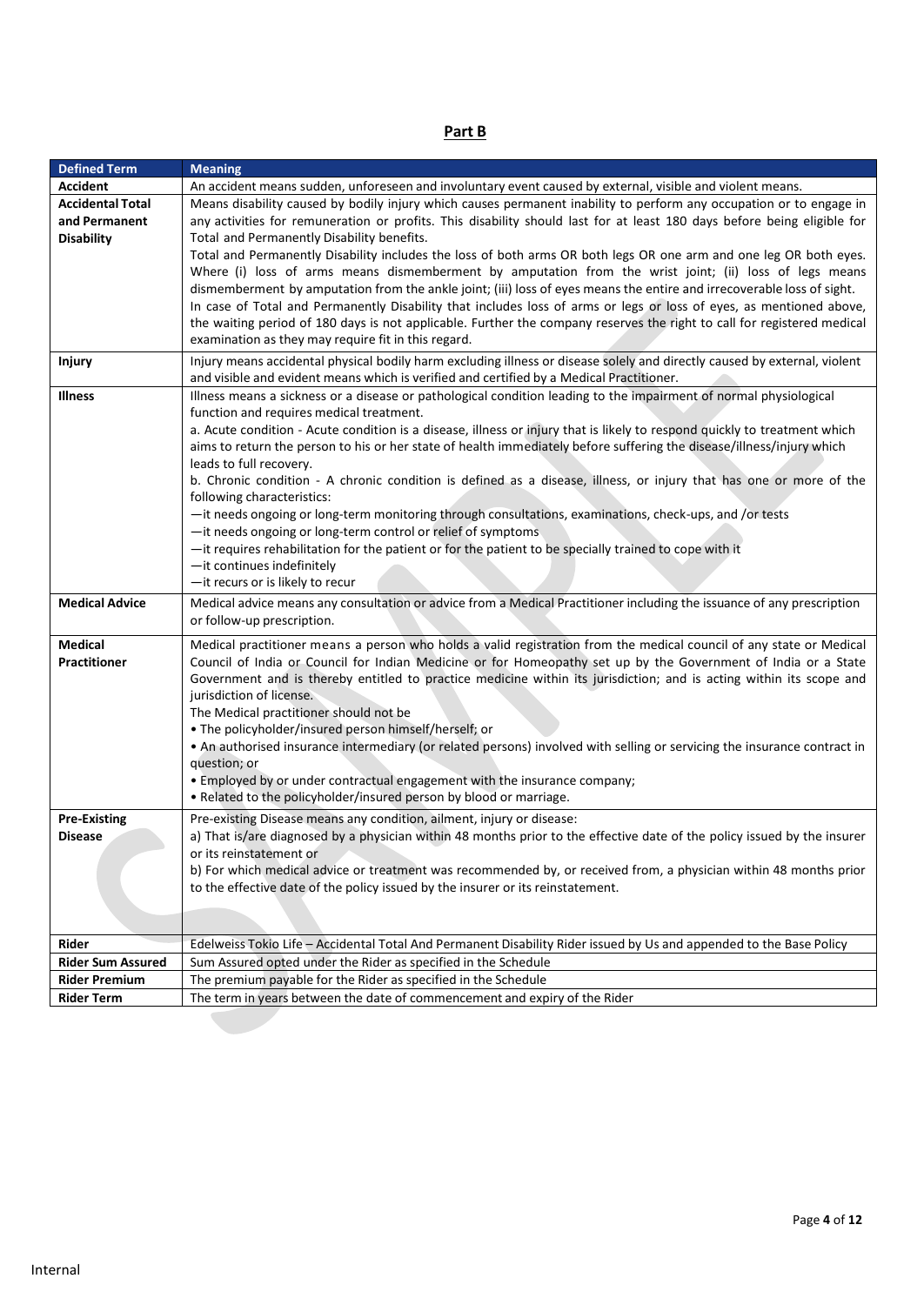## **Part C**

### **Benefits**

| <b>Applicability of a Rider:</b>                                                                                                                  |                                  |  |
|---------------------------------------------------------------------------------------------------------------------------------------------------|----------------------------------|--|
| If Rider Premium has been received and the Schedule specifies that the Rider is in force under the Policy, then the Rider is subject to the Terms |                                  |  |
| and Conditions and the specific terms, conditions and exclusions of this Rider.                                                                   |                                  |  |
| <b>Benefits under the Rider</b>                                                                                                                   |                                  |  |
| 1. Death Benefit and Survival Benefit:                                                                                                            |                                  |  |
| When payable                                                                                                                                      | Amount Payable                   |  |
| In the event of death of the Insured during the                                                                                                   | <b>NIL</b>                       |  |
| Term of the Rider or on surviving during the Term                                                                                                 |                                  |  |
| of the Rider,                                                                                                                                     |                                  |  |
| 2. Disability Benefit                                                                                                                             |                                  |  |
| When payable                                                                                                                                      | Amount Payable                   |  |
| If the Insured suffers Total and Permanent                                                                                                        | The Rider Sum Assured in lumpsum |  |
| Disability when the Policy and this Rider are in                                                                                                  |                                  |  |
| force, solely and directly due to an Accident                                                                                                     |                                  |  |
| occurring during the Rider Term, We will pay:                                                                                                     |                                  |  |
|                                                                                                                                                   |                                  |  |
| (Prior to payment of any benefits, the Company                                                                                                    |                                  |  |
| reserves the right to call for medical examination                                                                                                |                                  |  |
|                                                                                                                                                   |                                  |  |
| as they may require fit in this regard)                                                                                                           |                                  |  |

*end of the term. You are required to continue pay premiums for the base policy and other Riders opted if any.*

#### Grace Period

If We do not receive the Premium in full by the premium due date under this Rider Policy, then We will allow a Grace Period which is same as that allowed under the Base Plan to which this Rider is appended to.

#### Exclusions

We shall not be liable to make any payment under this Rider if the disability of the Insured is directly or indirectly due to or caused, occasioned, accelerated or aggravated by any of the following within the first two yearsfrom the date of commencement of the Rider Term or the revival date of the Rider whichever is later.

- Suicide or attempted suicide or self-inflicted injury, whether the life assured is medically sane or insane.
- Any condition that is pre-existing at the time of inception of the policy.
- Failure to seek medical advice or treatment.
- War, terrorism, invasion, act of foreign enemy, hostilities, civil war, martial law, rebellion, revolution, insurrection, military or usurper power, riot or civil commotion. War means any war whether declared or not.
- Service in the armed forces, or any police organization, of any country at war or service in any force of an international body.
- Committing an assault, a criminal offence, an illegal activity or any breach of law.
- Engaging in or taking part in professional sport(s) or any hazardous pursuits, including but not limited to, diving or riding or any kind of race; underwater activities involving the use of breathing apparatus or not; martial arts; hunting; mountaineering; parachuting; bungee jumping.
- Alcohol or Solvent abuse or taking of Drugs, narcotics or psychotropic substances unless taken in accordance with the lawful directions and prescription of a registered medical practitioner.
- Participation by the insured person in any flying activity, except as a bona fide, fare paying passenger of a recognized airline on regular routes and on a scheduled timetable.
- Disability as a result of any disease or infection.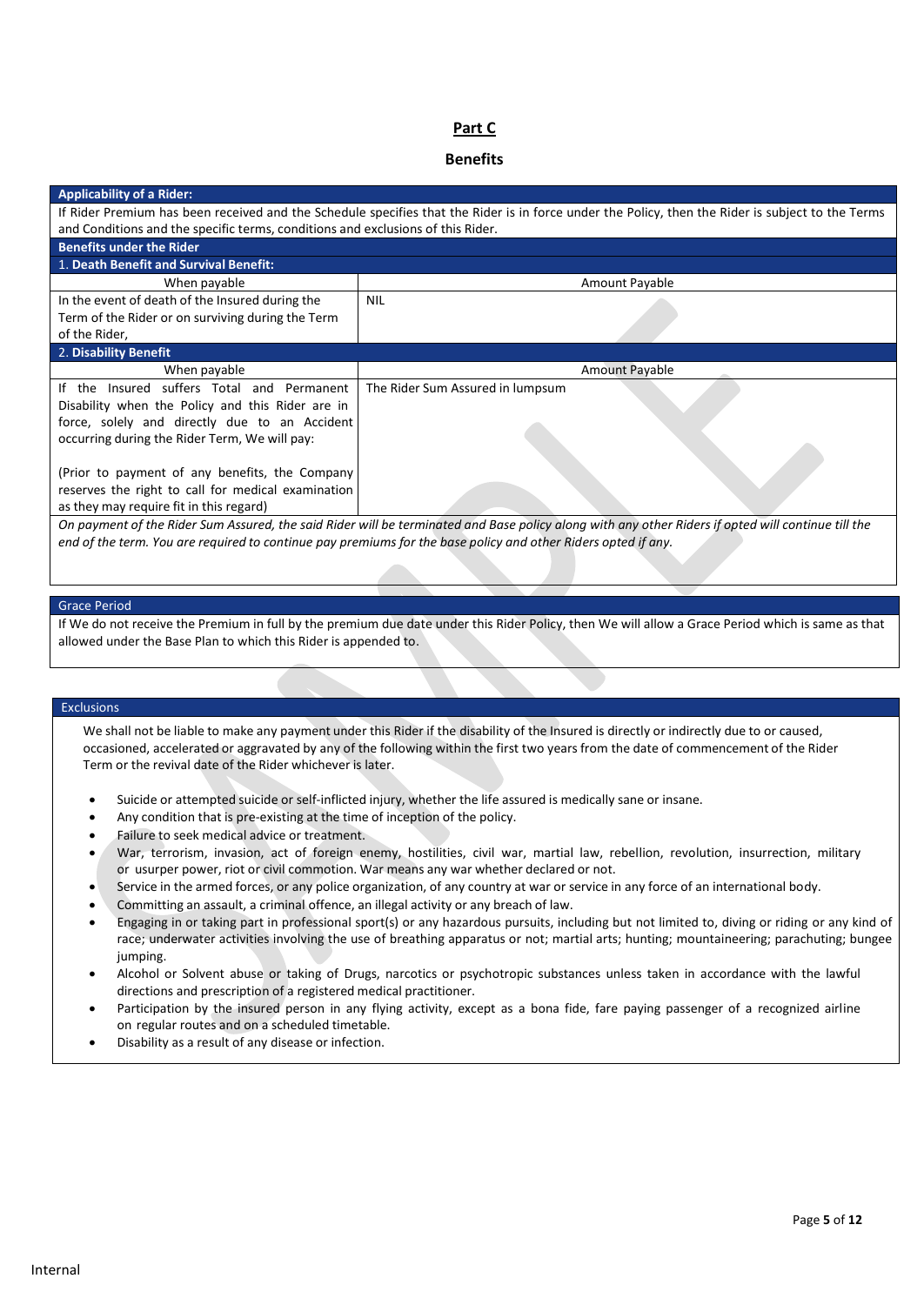**Part D**

| <b>Surrender Benefit:</b>     |                                                                                                                                       |
|-------------------------------|---------------------------------------------------------------------------------------------------------------------------------------|
| <b>Premium Payment Option</b> | Surrender Value payable                                                                                                               |
| Regular Pay                   | NIL                                                                                                                                   |
| Single Pay                    | Single Premium <sup>#</sup> X 70% X Number of remaining complete months of rider term<br>Total Rider Term in months                   |
| Limited Pay                   | 70% X [Total Premium paid" less {Total Premium payable" X Number of completed months of rider term +1}]<br>Total Rider Term in months |
|                               | H Sinale Premium or Total Premium includes extra premium for substandard lives if any                                                 |

*# Single Premium or Total Premium includes extra premium for substandard lives, if any.*

You may surrender/discontinue the Rider alone OR along with the Base Policy. If the Rider is surrendered/discontinued alone, then the benefits under the Base Policy shall continue for the remainder of the Base Policy Term. If the Rider is surrendered, it cannot be re-attached to the Base *Policy.*

*Any Lock in period applicable to the Base Policy will be automatically applied to the Rider.*

### **Specific Rider Terms & Conditions**

- 1. The benefits under the Rider which is in force shall be available for the Rider Term
- 2. If you opt for the Rider on a Policy Anniversary subsequent to the Risk Commencement Date of the Base Policy, the Rider Term would be equal to the remaining Base Policy Term and the rider premium paying term will be equal to remaining premium payment term of the Base policy.
- 3. Termination of the Rider: The Rider shall terminate immediately and automatically on the occurrence of the earliest of the following: (i) The Insured's death;
	- (ii) The expiry of the Rider Term;
	- (iii) The Base Policy being terminated, discontinued or becoming paid-up;
	- (iv) The Rider being terminated, discontinued separately;
	- (v) On payment of the claim under the Rider

### **Revival**

If You have discontinued paying the Premium under the Base Policy and the Rider, then the Rider will automatically lapse along with the Base Policy and it can be revived only in accordance with the terms of the Base Policy.

If you have discontinued paying only the Rider Premium, the Rider will automatically lapse and the Rider cannot be revived in future. Any revival of rider will be considered along with the revival of the base policy, and not in isolation.

### **Free look Period**

You may return the Policy Document to Us within 15 days\* of receipt of the Policy Document if You disagree with any of the terms and conditions by giving Us written reasons for Your objection. We will refund the Premium received after deducting proportionate risk premium for the period of cover, stamp duty charges and medical expenses (if any).

\* A free look period of 30 days in case of electronic policies and policies obtained through distance mode.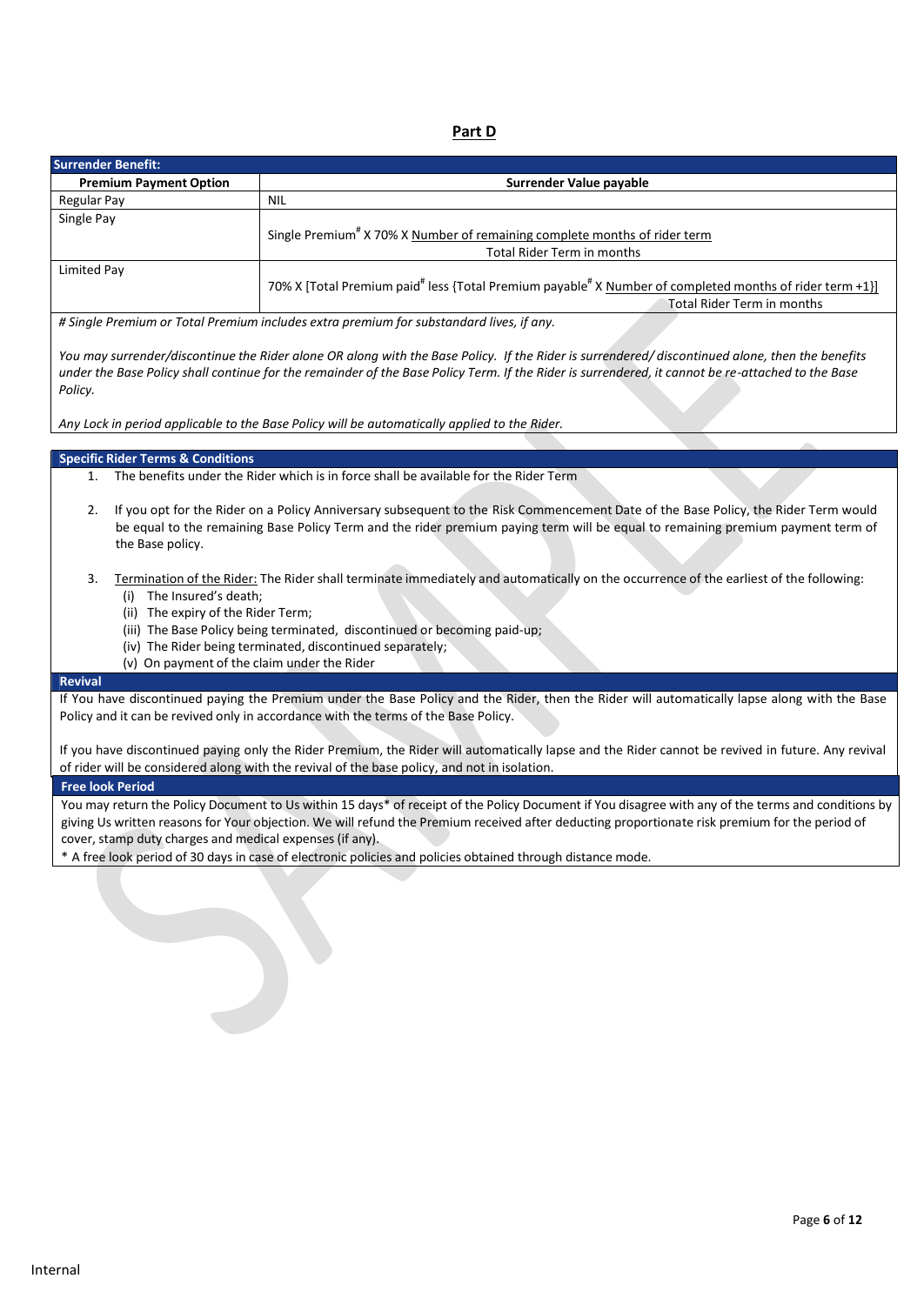# **PART E**

Not Applicable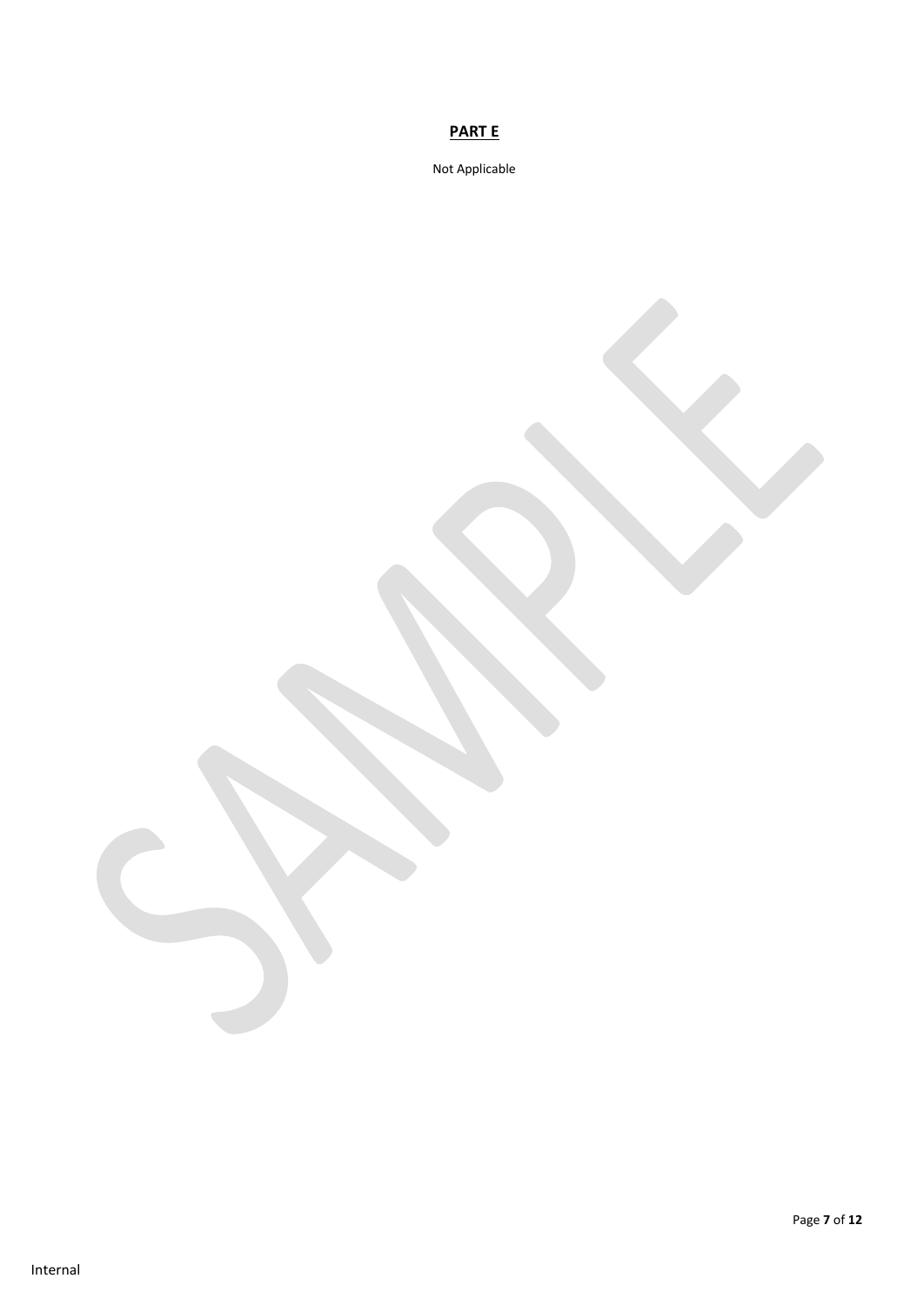## **PART – F**

## **GENERAL TERMS AND CONDITIONS**

All the general Terms and conditions like Claim Procedure, Nomination, Assignment, Validity/ Non-disclosure, etc will be same as mentioned in the policy contract of Base Plan to which this Rider is appended to.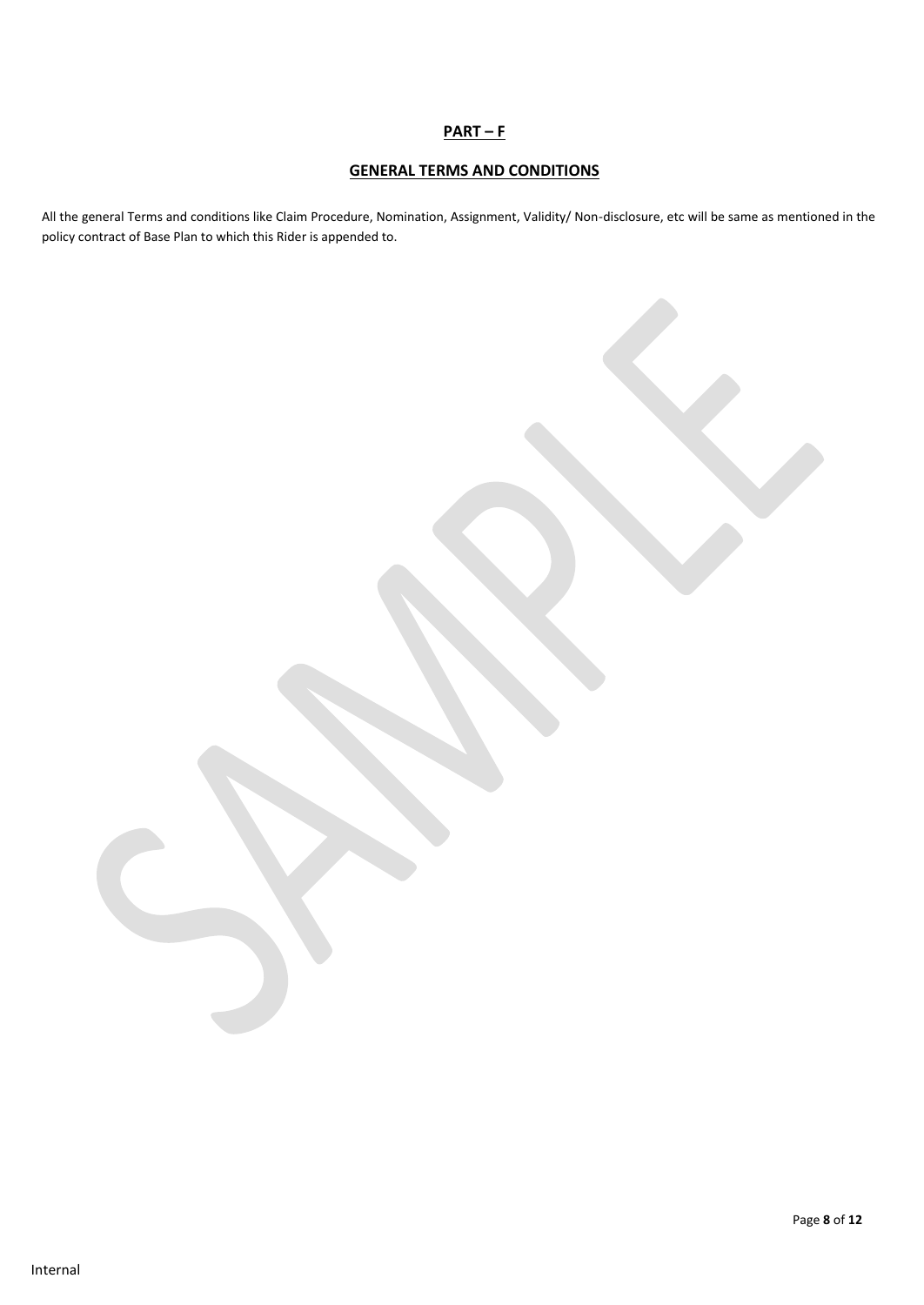## **PART - G**

**Grievance Redressal Mechanism:** We have established a Grievance Redressal Mechanism to assist in the resolution of any complaint, grievance or dispute in respect of the Policy. You are requested to submit your written complaint at any of the below mentioned touch points:

### **Step 1:**

- Toll free customer care number: 1-800-2121-212 (9:00 am to 9:00 pm, 7 days a week).
- Email us at: complaints@edelweisstokio.in [/ care@edelweisstokio.in](mailto:care@edelweisstokio.in)
- Write to us at: Customer Care, Edelweiss Tokio Life Insurance Company Ltd, 6<sup>th</sup> Floor, Tower 3, Wing 'B', Kohinoor City, Kirol Road, Kurla (W), Mumbai – 400070.
- You can lodge your grievance/complaint at any of our branches/offices

### **Step 2:**

If you do not receive any resolution to your complaint within a period of 2 weeks or if the response is not as per your expectations, please feel free to contact our Grievance Redressal Officer, at any of the below touch points:

- +91-22-71013322 (Between 10 am to 7 pm on Monday to Friday, except public holidays).
- [GRO@edelweisstokio.in](mailto:GRO@edelweisstokio.in)

• Write to us at: Customer Care, Edelweiss Tokio Life Insurance Company Limited, 6<sup>th</sup> Floor, Tower 3, Wing 'B', Kohinoor City, Kirol Road, Kurla (W), Mumbai 400070.

### **Step 3:**

If you are not satisfied with the response of the GRO or do not receive a response from us within 14 days, you may approach the Grievance Cell of Insurance Regulatory and Development Authority of India (IRDAI'') on the following contact details:

- IRDAI Grievance Call Centre (IGCC) Toll free No: 155255
- Email ID: complaints@irda.gov.in
- Register online at:<http://www.igms.irda.gov.in/>

Address for communication for complaints by fax/paper: Consumer Affairs Department Insurance Regulatory and Development Authority of India Sy. No. 115/1 Financial District Nanakramguda Gachibowli Hyderabad – 500 032, Telangana Fax No: 91- 40 – 20204000

If the complaint/grievance has still not been resolved you may at any time approach the Office of the Insurance Ombudsman established by the Central Government of India as per Rule 13 and 14 of the Insurance Ombudsman Rules, 2017 ('Insurance Ombudsman Rules').

Powers of Insurance Ombudsman under Rule 13 of the Insurance Ombudsman Rules:

The Ombudsman shall receive and consider the following complaints or disputes relating to:

a. delay in settlement of claims, beyond the time specified in the regulations, framed under Insurance Regulatory and Development Authority of India Act, 1999;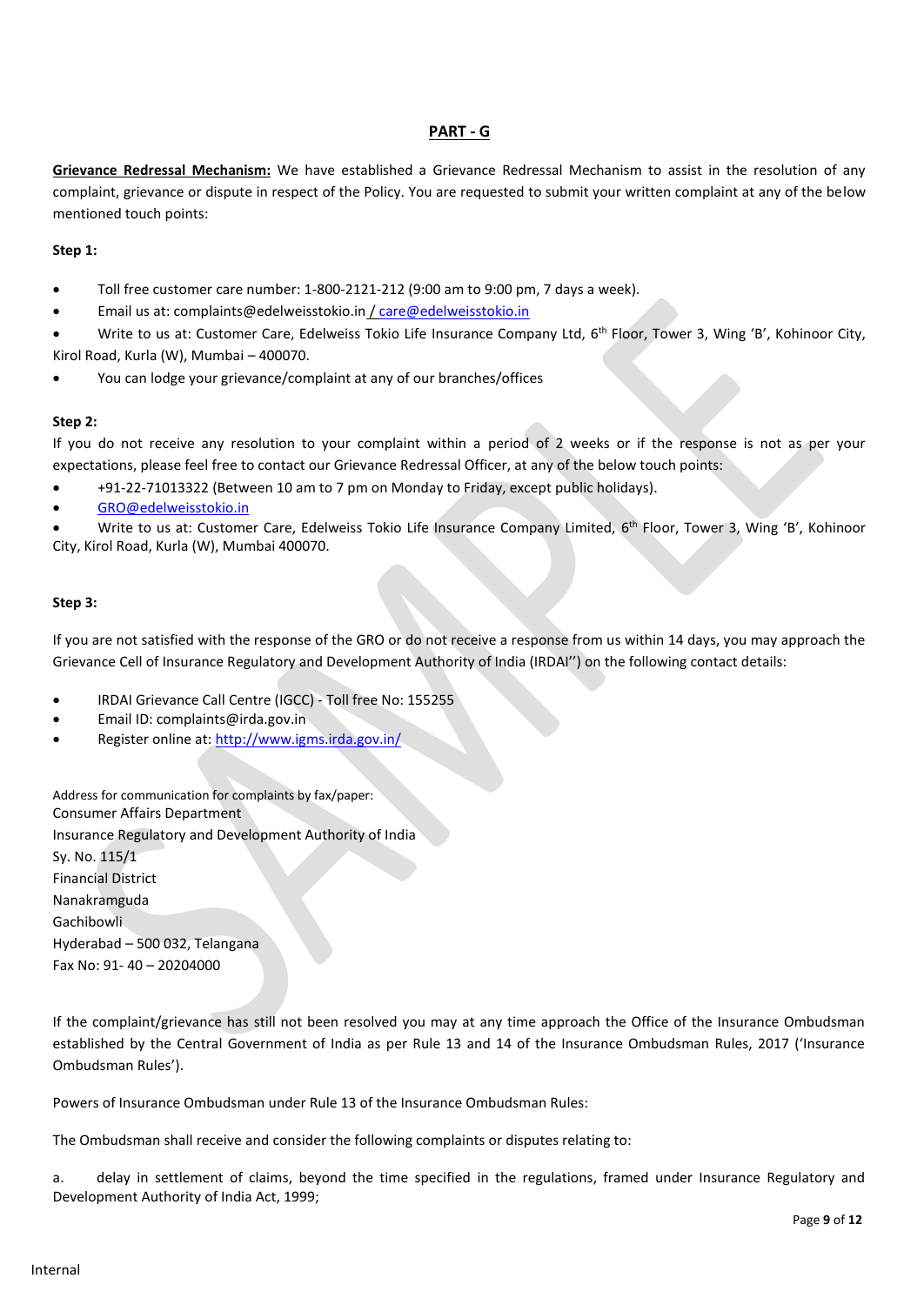- b. any partial or total repudiation of claims by the Company;
- c. disputes over premium paid or payable in terms of insurance policy;
- d. misrepresentation of policy terms and conditions at any time in the Policy document or policy contract;

e. legal construction of insurance policies in so far as the dispute relates to claim;

f. policy servicing related grievances against the Company and their agents and intermediaries;

g. issuance of life insurance policy including health insurance policy which is not in conformity with the proposal form submitted by the proposer;

h. non-issuance of insurance policy after receipt of premium in life insurance including health insurance; and

i. any other matter resulting from the violation of provisions of the Insurance Act, 1938 or the regulations, circulars, guidelines or instructions issued by the IRDAI from time to time or the terms and conditions of the policy contract, in so far as they relate to issues mentioned at clauses (a) to (f) as mentioned above.

Manner in which complaint is to be made in accordance with Rule 14 of the Insurance Ombudsman Rules:

1. Any person who has a grievance against the Insurer/Company/Us, may himself or through his legal heirs make a complaint in writing to the Ombudsman within whose territorial jurisdiction the branch or office of the Company, complaint against or the residential address or place of residence of the complainant is located.

2. The complaint shall be in writing duly signed by the complainant or through his legal heirs, nominee or assignee and shall state clearly the name and address of the complainant, the name of the branch or office of the insurer against which the complaint is made, the fact giving rise to complaint, supported by documents, the nature and extent of the loss caused to the complainant and the relief sought from the Ombudsman.

- 3. No complaint to the Insurance Ombudsman shall lie unless:
	- (a) the complainant makes a written representation to the Company named in the complaint and  $-$
- i. either the Company had rejected the complaint; or
- ii. the complainant had not received any reply within a period of one month after the Company received the complainant's representation; or
- iii. the complainant is not satisfied with the reply given to him by the Company;
	- (b) The complaint is made within one year—
- i. after the order of the Company rejecting the representation is received; or
- ii. after receipt of decision of the Company which is not to the satisfaction of the complainant;
- iii. after expiry of a period of one month from the date of sending the written representation to the Company if the Company named in the complaint fails to furnish reply to the complainant.

4. The Insurance Ombudsman shall be empowered to condone the delay in filing a complaint as mentioned above under (3) (b), as he may consider necessary, after calling for objections of the Company against the proposed condonation and after recording reasons for condoning the delay and in case the delay is condoned, the date of condonation of delay shall be deemed to be the date of filing of the complaint, for further proceedings under the Insurance Ombudsman Rules.

5. No complaint before the Insurance Ombudsman shall be maintainable on the same subject matter on which proceedings are pending before or disposed of by any court or consumer forum or arbitrator.

If the complaint/grievance has still not been resolved You may any time approach the office of the Insurance Ombudsman established by the Central Government of India. The list of the Ombudsman with their addresses has been given below: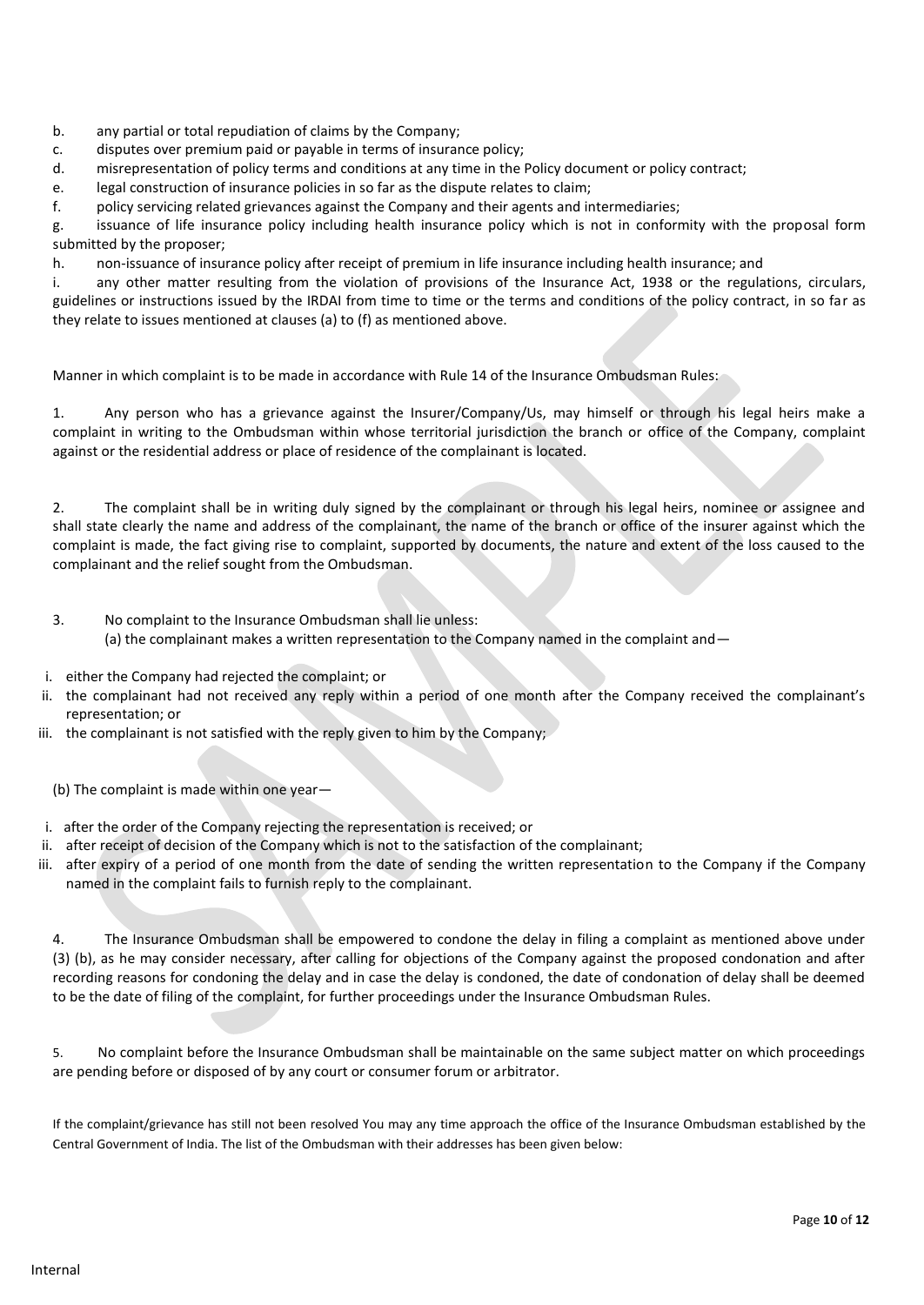| Office of the Insurance Ombudsman,                  | Office of the Insurance Ombudsman,                      |
|-----------------------------------------------------|---------------------------------------------------------|
| Jeevan Prakash Building, 6th floor,                 | 2nd Floor, Janak Vihar Complex,                         |
| Tilak Marg, Relief Road,                            | 6, Malviya Nagar, Opp. Airtel Office, Near New Market,  |
| AHMEDABAD-380 001.                                  | BHOPAL-462 003.                                         |
| Tel.: 079-25501201/02/05/06                         | Tel.:- 0755-2769201/9202                                |
| Fax: 079-27546142                                   | Fax: 0755-2769203                                       |
| Email: bimalokpal.ahmedabad@ecoi.co.in              | Email: bimalokpal.bhopal@ecoi.co.in                     |
| Office of the Insurance Ombudsman                   | Office of the Insurance Ombudsman,                      |
| 62, Forest Park,                                    | SCO No.101-103, 2nd Floor, Batra Building, Sector 17-D, |
| BHUBANESHWAR-751009.                                | CHANDIGARH-160 017.                                     |
| Tel.: 0674-2596455/2596461                          | Tel.: 0172-2706196/2706468                              |
| Fax: 0674-2596429                                   | Fax: 0172-2708274                                       |
| Email: bimalokpal.bhubaneswar@ecoi.co.in            | Email: bimalokpal.chandigarh@ecoi.co.in                 |
|                                                     |                                                         |
| Office of the Insurance Ombudsman,                  | Office of the Insurance Ombudsman,                      |
| Fathima Akhtar Court, 4th Floor, 453                | 2/2 A, Universal Insurance Bldg., Asaf Ali Road,        |
| Anna Salai, Teynampet,                              | NEW DELHI-110 002.                                      |
| CHENNAI-600 018.                                    | Tel.: 011-23239633 / 23237532                           |
| Tel.: 044-24333668/24335284                         | Fax: 011-23230858                                       |
| Fax: 044-24333664                                   | Email: bimalokpal.delhi@ecoi.co.in                      |
| Email: bimalokpal.chennai@ecoi.co.in                |                                                         |
| Office of the Insurance Ombudsman,                  | Office of the Insurance Ombudsman,                      |
| Jeevan Nivesh, 5th Floor, Nr. Panbazar over bridge, | 6-2-46, 1st Floor, "Moin Court", Lane Opp. Saleem       |
| S.S. Road,                                          | Function Palace, A. C. Guards,                          |
| GUWAHATI-781 001 (ASSAM).                           | Lakdi-Ka-Pool,                                          |
| Tel.: 0361-2132204/05                               | HYDERABAD-500 004.                                      |
| Fax: 0361-2732937                                   | Tel.: 040-65504123/23312122                             |
| Email: bimalokpal.guwahati@ecoi.co.in               | Fax: 040-23376599                                       |
|                                                     | Email: bimalokpal.hyderabad@ecoi.co.in                  |
| Office of the Insurance Ombudsman,                  | Office of the Insurance Ombudsman,                      |
|                                                     |                                                         |
| 2nd Floor, CC 27/2603, Pulinat Bldg., Opp. Cochin   | Hindustan Building, Annexe, 4th Floor, 4, C.R.Avenue,   |
| Shipyard, M.G. Road,                                | <b>KOLKATA - 700072</b>                                 |
| ERNAKULAM-682015.                                   | Tel: 033-22124339/22124340                              |
| Tel: 0484-2358759/2359338                           | Fax: 22124341                                           |
| Fax.: 0484-2359336                                  | Email: bimalokpal.kolkata@ecoi.co.in                    |
| Email: bimalokpal.ernakulam@ecoi.co.in              |                                                         |
| Office of the Insurance Ombudsman.                  | Office of the Insurance Ombudsman,                      |
| 6th Floor, Jeevan Bhawan, Phase-II,                 | 3rd Floor, Jeevan Seva Annexe, S.V. Road, Santacruz(W), |
| Nawal Kishore Road, Hazratganj,                     | MUMBAI-400 054.                                         |
| LUCKNOW-226 001.                                    | Tel: 022-26106960/26106552                              |
| Tel: 0522 -2231331/2231330                          | Fax: 022-26106052                                       |
| Fax: 0522-2231310                                   | Email: bimalokpal.mumbai@ecoi.co.in                     |
| Email: bimalokpal.lucknow@ecoi.co.in                |                                                         |
| Office of the Insurance Ombudsman,                  | Office of the Insurance Ombudsman,                      |
| Gr. Floor, Jeevan Nidhi - II, Bhawani Singh Marg,   | 3rd Floor, Jeevan Darshan, C.T.S. Nos. 195 to 198,      |
| JAIPUR - 302005.                                    | N.C. Kelkar Road, Narayan Peth                          |
| Tel: 0141-2740363                                   | PUNE - 411030.                                          |
| Email: bimalokpal.jaipur@ecoi.co.in                 | Tel: 020-41312555                                       |
|                                                     | Email: Bimalokpal.pune@ecoi.co.in                       |